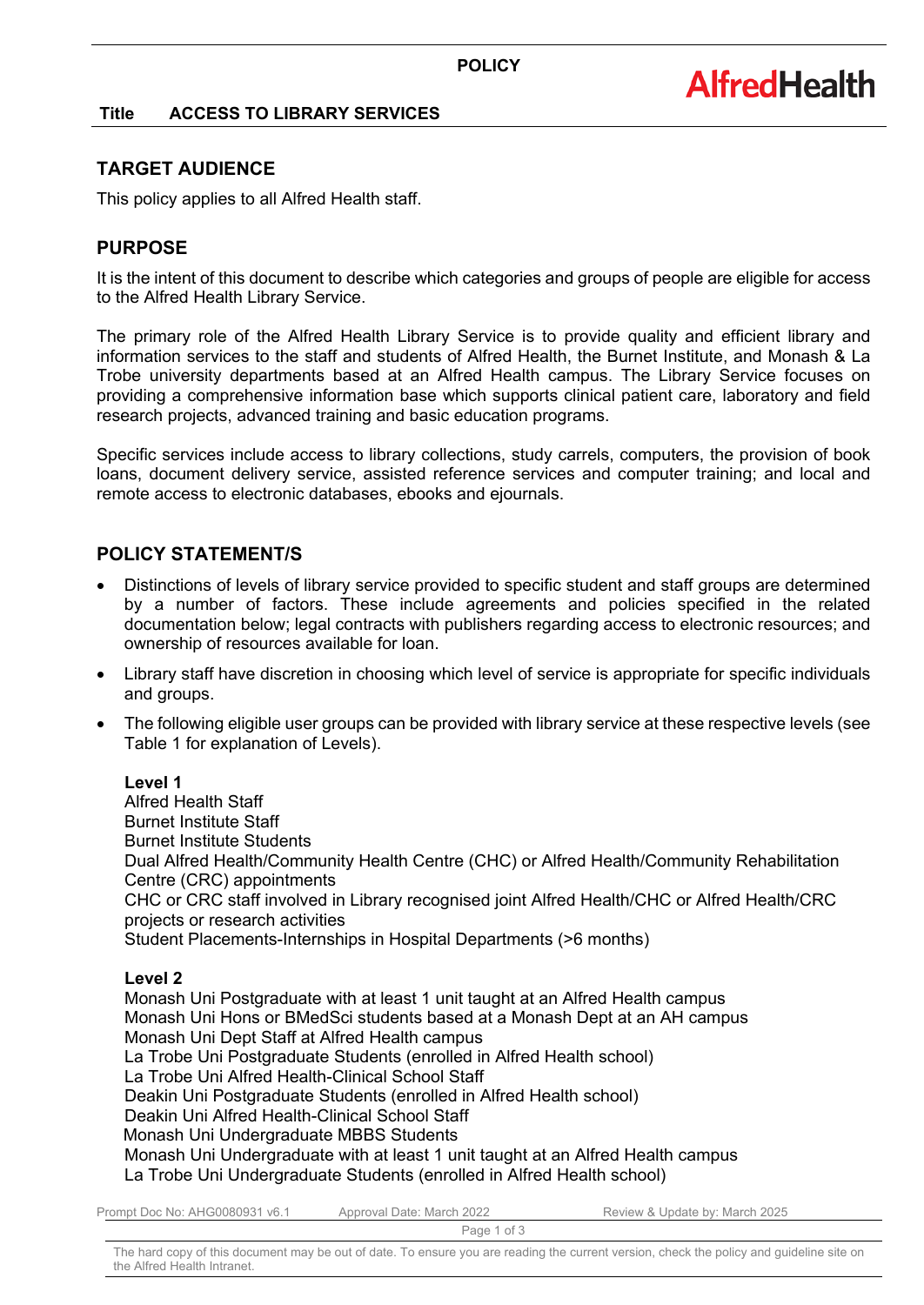# **AlfredHealth**

## **Title ACCESS TO LIBRARY SERVICES**

## **Level 3**

Monash Uni staff or students (non-Alfred Health) CAVAL Card holders (with prior Monash Uni registration)

## **Level 4**

Deakin University Undergraduate Students (enrolled in Alfred Health school) Student Placements-Internships in Hospital Departments (< 6 months) Visiting Staff member (< 6 months)

## **Level 5**

Visiting Undergraduate students (ie, few days) Visiting Clinical teachers (ie, few days)

## **Level 6**

Unaffiliated Health Science Professionals Unaffiliated Health Science Students

# **LEVELS OF SERVICE**

| <b>Service</b>                                   | Level | Level | Level | Level | Level | Level<br>6 |
|--------------------------------------------------|-------|-------|-------|-------|-------|------------|
| Entry to Ian Potter Library during opening hours |       |       |       |       |       |            |
| Access to books                                  |       |       |       |       |       |            |
| Access to computers                              | ✓     |       |       |       |       |            |
| Able to borrow Monash Uni books*                 |       |       |       |       |       |            |
| Able to borrow all Library material              |       |       |       |       |       |            |
| Extended reference queries and training          |       |       |       |       |       |            |
| Afterhours access to Libraries                   |       |       |       |       |       |            |
| <b>Document Delivery Service</b>                 |       |       |       |       |       |            |

**Table 1**

Prompt Doc No: AHG0080931 v6.1 Approval Date: March 2022 Review & Update by: March 2025

Page 2 of 3

The hard copy of this document may be out of date. To ensure you are reading the current version, check the policy and guideline site on the Alfred Health Intranet.